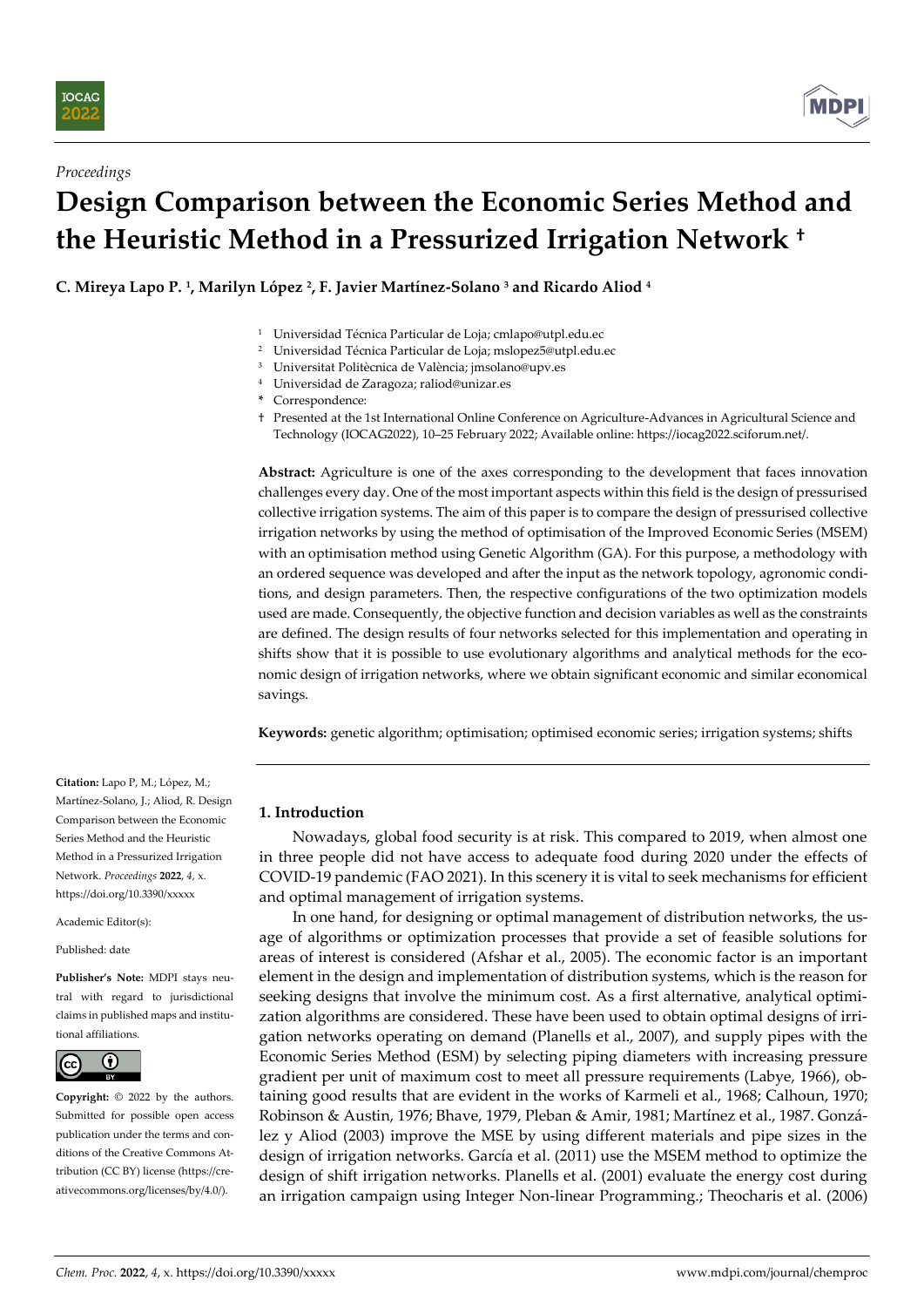dimensioned the network with the simplified Non-Linear Programming technique using independent linear equations for pipe design. Kale et al. (2008) use Linear Programming for the optimal design of lateral pipes of a parcel irrigation system. Lamaddalena et al. (2012) use Labye's discontinuous iterative method and evaluate the variability of pressure in the hydrants of on-demand pressure irrigation systems.

On another hand, another type of algorithms employed for this purpose are evolutionary algorithms, such as the Genetic Algorithm (GA) is inspired by the natural evolution of the population, as is Darwin's theory of natural selection and Mendel's theory of the transfer of genetic material (Sánchez, 2011). These algorithms evaluate thousands of solutions to determine the most feasible or real solution closest to the optimal design. (Díaz et al., 1996; Todini, 2000; Gonçalves et al., 2014). The GA that does not use integer variables results in high computational efficiency. (Sanhueza, Díaz, and Harnisch 1997) and is suitable for application to the analysis of real-size networks. Such is the case of Farmani, Abadia & Savic (2007) that assign shifts to hydrants in irrigation systems, as well as the pipe diameters, resulting in an increase in the size of the decision variables, and therefore in the resolution time.

A distribution network that allows water to reach from the collection point to the user for human consumption or irrigation needs (Reca et al., 2002). A pressurized irrigation system has components such as collection, distribution lines, hydrants, etc.; which together with pressure and flow control devices facilitate good operation (Khadra & Lamaddalena, 2010). Pressurized irrigation networks can be operated in two modalities: in shifts (they have certain restrictions during the irrigation day and the useful life of the system) and on demand (they operate without hourly restrictions, although this means higher economic costs) (Lapo, 2019; Alandí et al., 2007).

In the current research, we propose to compare and evaluate the design results obtained using an analytical method, the Method of the Improved Economic Series (MSEM) and the genetic algorithm (GA), which have been applied to four pressurized irrigation networks operating in the shift mode.

## **2. Methodology**

To meet the objective of this research, an ordered sequence was developed, starting with the calculation of the fictitious continuous flow, the functional hydraulic design of the networks was performed in the mode of operation of the network in shifts, the network was designed with optimization methods (Improved Economic Series MSEM and Genetic Algorithm AG), and the design results obtained with the selected optimization techniques were compared and analyzed. The Tuncarta irrigation network was used to explain the methodology (Figure 1).

#### *2.1. Technical Data and Criteria*

The following data and criteria were considered for the design of the study networks and are shown in Table 1.

**Table 1.** Data and criteria for the design of irrigation networks.

| <b>TECHNICAL DATA AND CRITERIA</b> |        |  |  |  |
|------------------------------------|--------|--|--|--|
| Minimum permissible speed (m/s)    | 0.5    |  |  |  |
| Maximum permissible speed (m/s)    | 3.0    |  |  |  |
| Dynamic flow viscosity (kg/m·s)    | 0.001  |  |  |  |
| Flow density $(kg/m^3)$            | 1000   |  |  |  |
| Pipe absolute roughness (mm)       | 0.0015 |  |  |  |
| Amortization period (years)        | 25     |  |  |  |
| Interest rate $(\%)$               |        |  |  |  |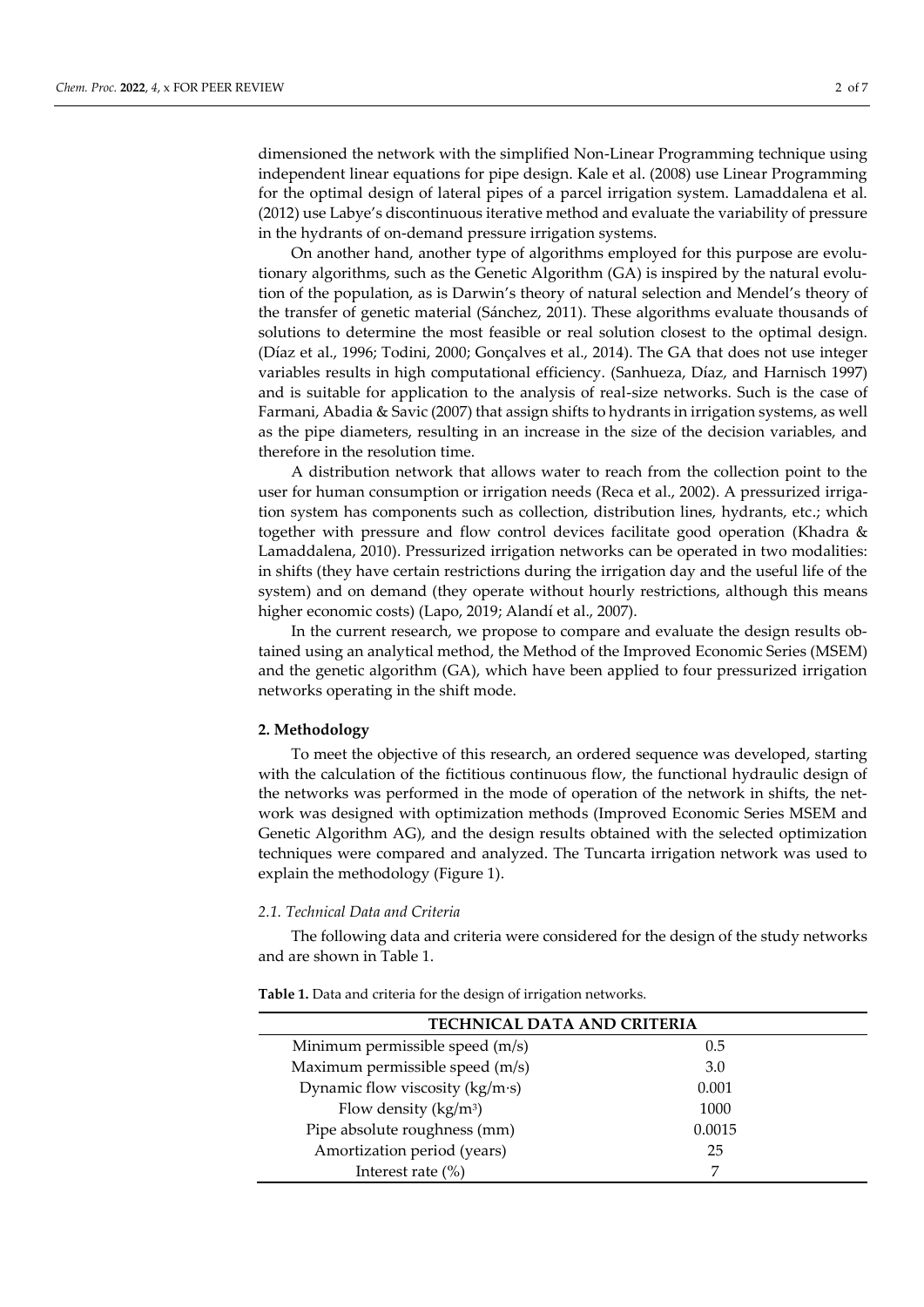

**Figure 1.** Tuncarta Irrigation System.

# *2.2. Agronomic and Hydraulic Design of an Irrigation System*

Table 2 presents the agronomic and hydraulic data of the Tuncarta network.

**Table 2.** Agronomic and hydraulic data of the Tuncarta Network.

| <b>ACTUAL IRRIGATION DOSE</b>          |       |  |  |  |
|----------------------------------------|-------|--|--|--|
| Number of hydrants                     | 84 mm |  |  |  |
| Number of lines                        | 140   |  |  |  |
| Irrigated area (ha)                    | 93.56 |  |  |  |
| Installed capacity $(m^3/s)$           | 0.12  |  |  |  |
| Continuous notional flow rate (l/s/ha) | 0.35  |  |  |  |
| Set pressure (mwc)                     | 40    |  |  |  |
| Effective Irrigation Day (h)           | 23.82 |  |  |  |
| Reservoir height free surface (mwc)    | 1540  |  |  |  |

*2.3. Network Design with the Series Economic Method Enhanced Economic Method (MSEM)*

The process for optimal MSEM sizing of the irrigation networks used in this research is summarized in Figure 2.

# *2.4. Parameters of the Genetic Algorithm*

Table 3 lists important GA parameters for the optimal design of the irrigation networks used in this study.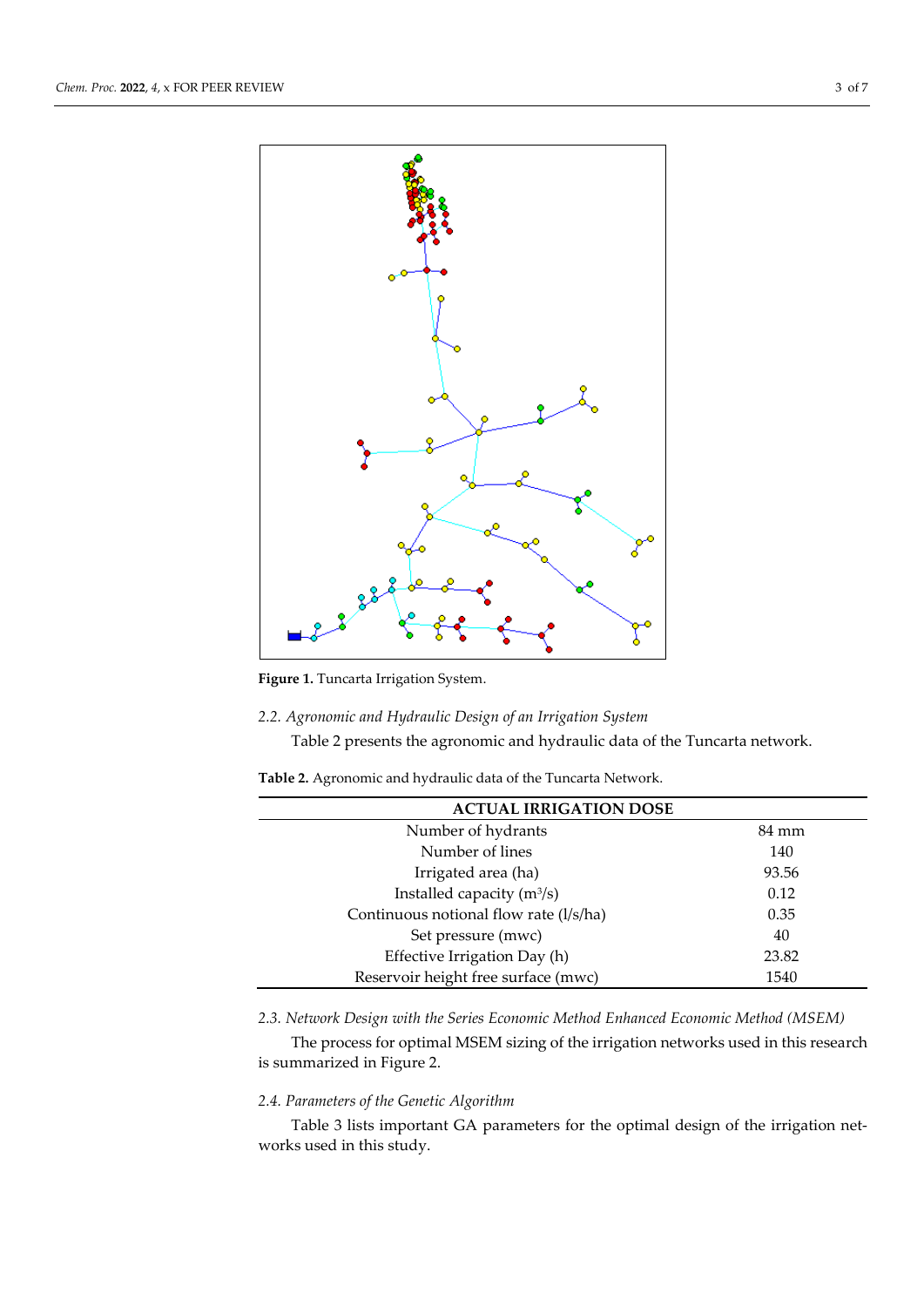

**Figure 2.** Process for optimal design with MSEM.

**Table 3.** GA input parameters.

| <b>Parameters</b>             | Value         |
|-------------------------------|---------------|
| Population Size $(n_p)$       | 180 a 840     |
| Crossover Probability $(P_c)$ | 0.8           |
| Mutation probability $(P_m)$  | 0.002 a 0.008 |
| Generation                    | $200a$ 900    |
| Number of shifts              | $2 - 3$       |

## **3. Results and Discussion**

# *3.1. Results*

The combination of shifts in the hydrants of the study networks selected for this research is obtained from the distribution of a head-end flow where it is verified that the pressure and velocity values at the nodes of known demand are within the technical design specifications.

Table 4 presents the irrigation time and the flow rate allocated for each shift in the different irrigation networks used.

|                 | Shift 1              |              | Shift 2              |              | Shift 3              |              |
|-----------------|----------------------|--------------|----------------------|--------------|----------------------|--------------|
| <b>NETWORK</b>  | Watering<br>Time (h) | Flow $(l/s)$ | Watering<br>Time (h) | Flow $(l/s)$ | Watering<br>Time (h) | Flow $(l/s)$ |
| Inferior Callén | 10.95                | 800.00       | 11.76                | 655.00       |                      |              |
| Tuncarta        | 7.88                 | 34.59        | 7.94                 | 42.55        | 7.91                 | 39.09        |
| Cariyacu        | 11.99                | 15.51        | 12.00                | 15.18        |                      |              |
| Cenicero        | 2.30                 | 144.00       | 2.30                 | 157.00       | 2.34                 | 153.00       |

**Table 4.** Irrigation times per shift and transfer flows (study networks).

Table 5 provides a summary of the resulting design after optimisation with MSEM. The reference design budget amounts to a total of \$28,274.62 excluding the cost of installation, accessories, and transport.

The design of the Tuncarta network by using the Genetic Algorithm is provided in Table 6, the cost of which amounts to a total of \$32,836.25 of pipe, does not include its installation, fittings, and transport.

The design of the Tuncarta network under similar design criteria with the two optimisation methods leads to a cost of 13.89% lower with MSEM compared to its design cost with AG. In order to perform the design using AG, around 40 simulations are made with each of the study networks, from which the design cost of the network of the iteration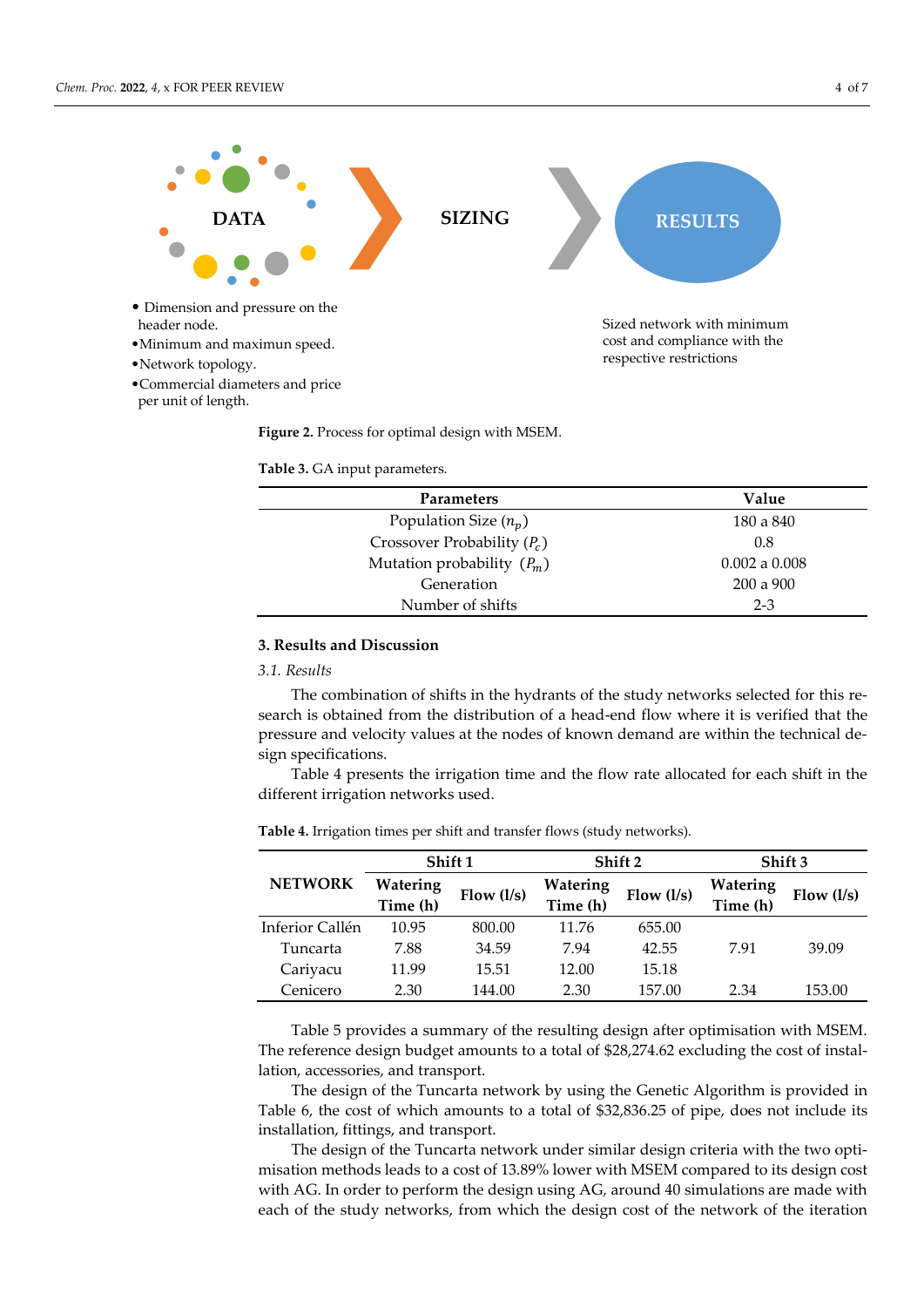with the lowest cost value is adopted. The design costs of the Inferior Callén and Cenicero networks are lower with the application of the Genetic Algorithm compared to the design resulting from the MSEM optimization method.

| Description         | Unit | Quantity          | Unit Price (\$) | Total Cost (\$) |
|---------------------|------|-------------------|-----------------|-----------------|
| PVC-250 pipe 160 mm | m    | 338.89            | 19.00           | 6438.91         |
| PVC-250 pipe 140 mm | m    | 253.91            | 15.83           | 4019.40         |
| PVC-250 pipe 125 mm | m    | 210.97            | 12.15           | 2563.29         |
| PVC-250 pipe 110 mm | m    | 713.60            | 8.37            | 5972.83         |
| PVC-250 pipe 90 mm  | m    | 290.83            | 5.67            | 1649.01         |
| PVC-250 pipe 75 mm  | m    | 421.84            | 4.48            | 1889.84         |
| PVC-250 pipe 63 mm  | m    | 740.83            | 3.00            | 2222.49         |
| PVC-250 pipe 50 mm  | m    | 591.89            | 1.98            | 1171.94         |
| PVC-250 pipe 40 mm  | m    | 1100.04           | 1.35            | 1485.05         |
| PVC-250 pipe 32 mm  | m    | 239.29            | 0.70            | 167.50          |
| PVC-250 pipe 25 mm  | m    | 727.87            | 0.56            | 407.61          |
| PVC-250 pipe 20 mm  | m    | 682.73            | 0.42            | 286.75          |
|                     |      | <b>Final Cost</b> |                 | \$28,274.62     |

**Table 5.** Tuncarta network design referential budget with MSEM.

**Table 6.** Referencial budget for the design of the Tuncarta network with Genetic Algorithm.

| Description         | Unit | Quantity          | Unit Price (\$) | Total Cost (\$) |
|---------------------|------|-------------------|-----------------|-----------------|
| PVC-250 pipe 315 mm | m    | 96.17             | 77.29           | 7432.98         |
| PVC-250 pipe 200 mm | m    | 25.1              | 27.67           | 694.52          |
| PVC-250 pipe 160 mm | m    | 131.68            | 19.00           | 2501.92         |
| PVC-250 pipe 140 mm | m    | 138.94            | 15.83           | 2199.42         |
| PVC-250 pipe 125 mm | m    | 159.58            | 12.15           | 1938.90         |
| PVC-250 pipe 110 mm | m    | 571.19            | 8.37            | 4780.86         |
| PVC-250 pipe 90 mm  | m    | 968.59            | 5.67            | 5491.91         |
| PVC-250 pipe 75 mm  | m    | 466.84            | 4.48            | 2091.44         |
| PVC-250 pipe 63 mm  | m    | 591.45            | 3.00            | 1774.35         |
| PVC-250 pipe 50 mm  | m    | 639.49            | 1.98            | 1266.19         |
| PVC-250 pipe 40 mm  | m    | 1441.15           | 1.35            | 1945.55         |
| PVC-250 pipe 32 mm  | m    | 800.14            | 0.70            | 560.10          |
| PVC-250 pipe 25 mm  | m    | 282.27            | 0.56            | 158.07          |
| PVC-250 pipe 20 mm  | m    | 0.10              | 0.42            | 0.04            |
|                     |      | <b>Final Cost</b> |                 | \$32,836.25     |

The design costs of the study networks with the two optimization methods are presented in Table 7; column 4 (MSEM and AG network graph) indicates the method with the higher cost.

| <b>Networks</b> | <b>MSEM Cost [\$]</b> | AG Cost [\$] | <b>Network Design</b><br><b>MSEM</b> and AG |
|-----------------|-----------------------|--------------|---------------------------------------------|
| (C1)            | (C2)                  | (C3)         | (C4)                                        |
| Inferior Callén | 1,925,878.00          | 1,907,353.82 |                                             |
| Tuncarta        | 28,274.60             | 32,836.25    |                                             |
| Cariyacu        | 9708.50               | 11,443.86    |                                             |
| Cenicero        | 371,171.10            | 304,211.89   |                                             |

**Table 7.** Cost difference between SEM and AG network design.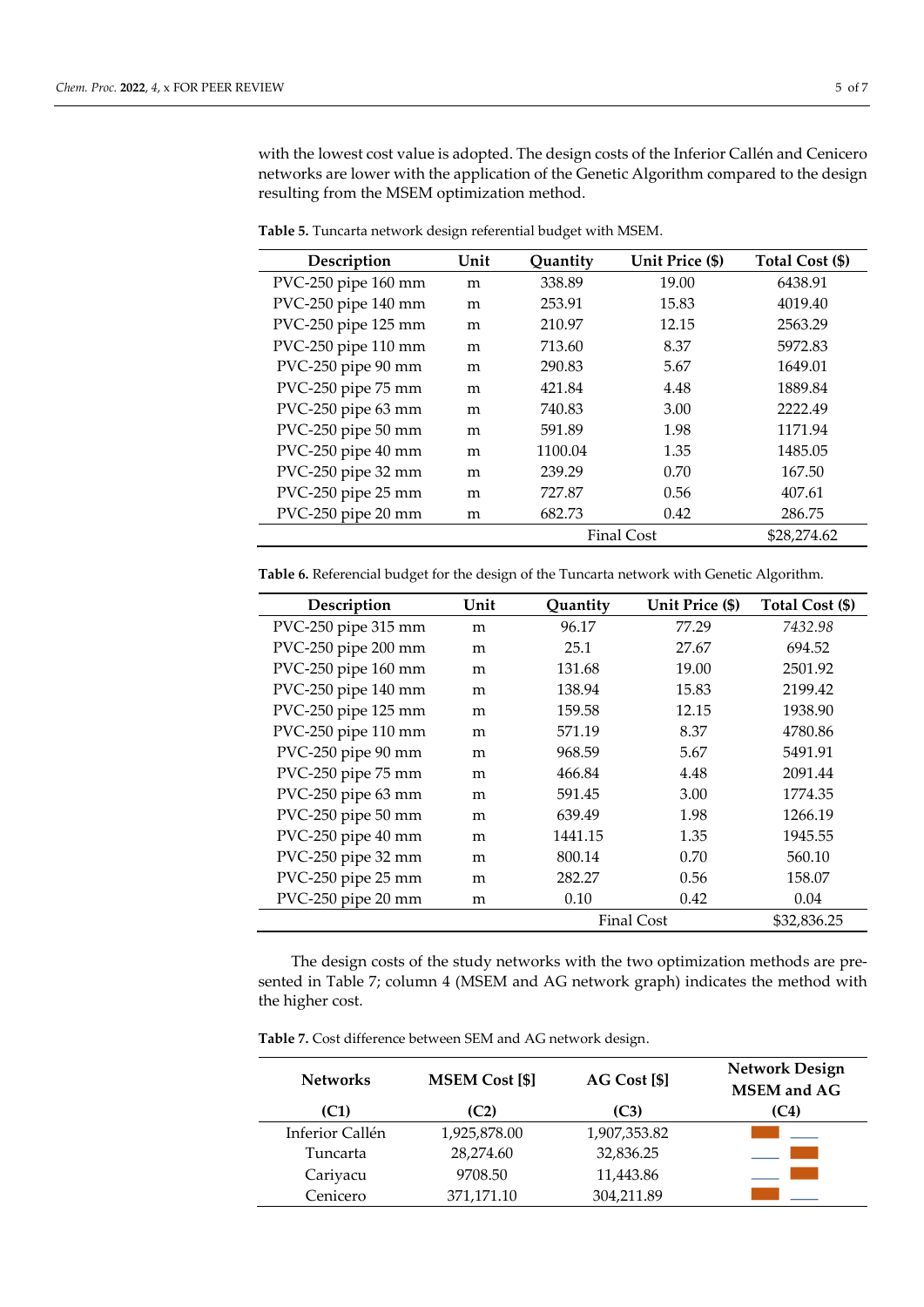#### *3.2. Discussion*

The design of the Callén Inferior and Cenicero networks with the Genetic Algorithm presented a cost reduction of 0.97% and 18.04% respectively in relation to the design cost with the MSEM. The resulting design cost for the Tuncarta and Cariyacu networks with the MSEM was 14% and 15% lower than the design cost with the Genetic Algorithm, respectively.

In the four network designs, the set point pressures at each of the hydrants in the different shifts, as well as the flow velocity ranges were found to be within the design parameters.

### **4. Conclusions**

The designs of the four irrigation networks under study with the two optimisation methods used in this research fulfilled the technical design specifications for the set point pressures at the nodes of known demand, as well as the ranges of flow velocities.

It was revealed that both the Series Economic Enhanced Method (MSEM) optimisation method and the Genetic Algorithm were highly useful for the purpose of minimising the design costs of the four networks that were selected for this study.

## **Institutional Review Board Statement:**

**Informed Consent Statement:**

**Data Availability Statement:**

### **References**

- 1. Afshar, M.H.; Akbari, M.; Mariño, M.A. Simultaneous Layout and Size Optimization of Water Distribution Networks: Engineering Approach. *J. Infrastruct. Syst.* **2005**, *11*, 221–230. https://doi.org/10.1061/(asce)1076-0342(2005)11:4(221).
- 2. Alandí, P.P.; Á lvarez, J.O.; Martin-Benito, J.M.T. Optimization of Irrigation Water Distribution Networks, Layout Included. *Agric. Water Manag.* **2007**, *88*, 110–118. https://doi.org/10.1016/j.agwat.2006.10.004.
- 3. Bhave, P.R Selecting Pipe Sizes in Network Optimization by Linear Programming. *J. Hydraul. Div. (ASCE)* **1979**, *105*, 1019–1025.
- 4. Calhoun, C.A. Optimization od Pipe Systems by Linear Programming. In Proceedings of the Institute on Control of Flow in Closed Conduits; Tullis, J.P.; Ed.; Colorado State University: Fort Collins, CO, USA, 1970; pp. 175–192.
- 5. Díaz, A.; González, J.L.; Glover, F.; Ghaziri, H.M.; Laguna, M.; Moscato, P.; Tseng, F.T. *Optimización Heurística y Redes Neuronales*; Paraninfo: Madrid, Spain, 1996.
- 6. Farmani, R.; Abadia, R.; Savić, D. Optimum Design and Management od Pressurized Branched Irrigarion Networks. *J. Irrig. Drain. Eng.* **2007**, *133*, 528–537. https://doi.org/10.1061/(ASCE)0733-9437(2007)133:6(528).
- 7. FAO. El Estado Mundial de la Agricultura y la Alimentación 2021: Lograr Que Los Sistemas Agroalimentarios Sean Mas Resistentes a *Las Perturbaciones y Tensiones*; Organización de las Naciones Unidas para la Agricultura y la Alimentación (FAO): Rome, Italy, 2021.
- 8. García, S.; Ruiz, R., Aliod, R., Paño, J.; Sera, P.; Faci, E. Nueva Herramienta Implementadas en GESTAR 2010 para el Dimensionado de Tuberías Principales en Redes de Distribución en Parcela y Redes de Distribución General a Turnos. J. Bebel Vecino (Presidencia), Hacia un Regadío Eficiente y Rentable. Simposio Llevado a Cabo en el XXIX Congreso Nacional de Riegos. Córdoba, España. Available online: http://www.aeryd.es/escaparate/gmms/aeryd/buscadortrabajos?accion=ver&id=7355 (accessed on June 2011).
- 9. Gonçalves, G.M.; Gouveia, L.; Pato, M.V. An Improved Decomposition-Based Heuristic to Design a Water Distribution Network for an Irrigation System. *Ann. Oper. Res.* **2014**, *219*, 141–167. https://doi.org/10.1007/s10479-011-1036-7.
- 10. González, C.; Aliod, R. *Mejoras en el Método Dimensionado de Redes Ramificadas*; XXI Congreso Nacional de Riegos: 2003; pp. 1–2.
- 11. Kale, R.V.; Singh, R.P.; Mahar, P.S. Optimal Design of Pressurized Irrigation Subunit. *J. Irrig. Drain. Eng.* **2008**, *134*, 137–146. https://doi.org/10.1061/(asce)0733-9437(2008)134:2(137).
- 12. Karmeli, D.; Gadish, Y.; Meyers, S. Design of Optimal Water Distribution Networks. *J. Pipeline Div. (ASCE)* **1968**, *94*, 1–10.
- 13. Khadra, R.; Lamaddalena, N. Development of a Decision Support System for Irrigation Systems Analysis. *Water Resour. Manag.*  **2010**, *24*, 3279–3297. https://doi.org/10.1007/s11269-010-9606-z.
- 14. Labye, Y. Etude des Procédés de Calcul Ayant PourBut de Rendre Minimal le Cout d' un Reseau de Distribution d' Eau Sous Presion. *La Houille Blanche* **1966**, *5*, 577-583.
- 15. Lamaddalena, N.; Khadra, R.; Tlili, Y. Reliabily-Based Pipe Size Computation of On-Demand Irrigation Systems. *Water Resour. Manag.* **2012**, *26*, 307–328. https://doi.org/10.1007/s11269-011-9919-6.
- 16. Lapo Pauta, C.M. Diseño Óptimo de Redes de Riego a Presión Para su Explotación a Turnos [Tesis doctoral, defendida en la Universitat *Politècnica de València]*; Universidad Politécnica de Valencia: Spain. 2019. Available online: https://riunet.upv.es/handle/10251/